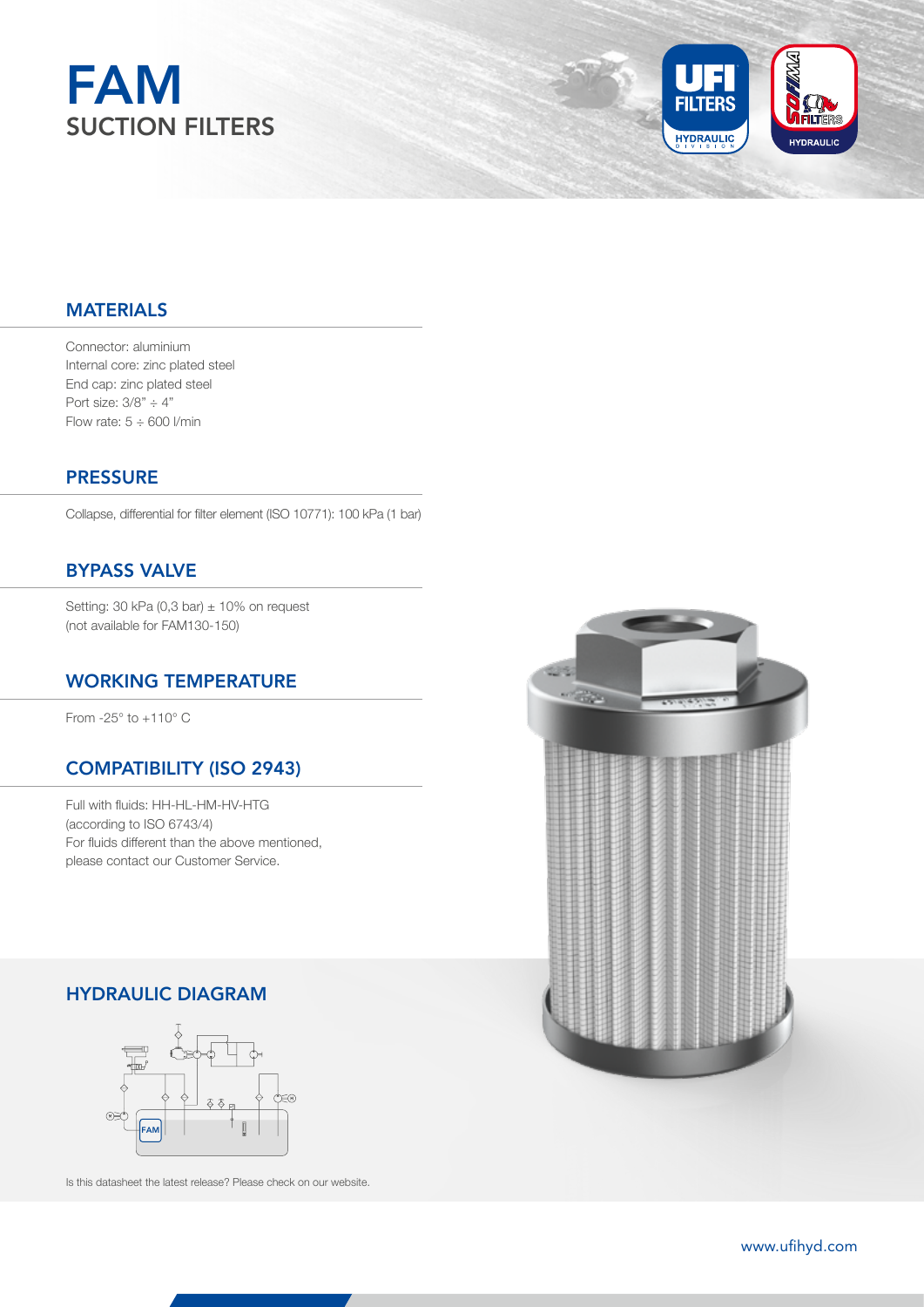

# ORDERING AND OPTION CHART

FAM

SUCTION FILTERS

|  |  | F A M FILTER ELEMENT FAMILY         |                          |                          |                          |                          |                          |                          |                          |                          |                          |                          |                          |                          |                          |                          |                          |                          |                          |                          |                          |                                                                                     |                          |
|--|--|-------------------------------------|--------------------------|--------------------------|--------------------------|--------------------------|--------------------------|--------------------------|--------------------------|--------------------------|--------------------------|--------------------------|--------------------------|--------------------------|--------------------------|--------------------------|--------------------------|--------------------------|--------------------------|--------------------------|--------------------------|-------------------------------------------------------------------------------------|--------------------------|
|  |  | <b>SIZE &amp; LENGHT</b>            |                          |                          |                          |                          |                          |                          |                          |                          |                          |                          |                          |                          |                          |                          |                          |                          |                          |                          |                          | 003 004 006 008 011 013 015 020 025 030 040 043 045 050 060 065 075 080 115 130 150 |                          |
|  |  | <b>FILTER MEDIA</b>                 |                          |                          |                          |                          |                          |                          |                          |                          |                          |                          |                          |                          |                          |                          |                          |                          |                          |                          |                          |                                                                                     |                          |
|  |  | $MS = metal$ wire mesh 60 $µm$      |                          |                          |                          |                          |                          |                          |                          |                          |                          |                          |                          |                          |                          |                          |                          |                          |                          |                          |                          |                                                                                     |                          |
|  |  | $MN$ = metal wire mesh 90 $\mu$ m   |                          |                          |                          |                          |                          |                          |                          |                          |                          |                          |                          |                          |                          |                          |                          |                          |                          |                          |                          |                                                                                     |                          |
|  |  | $DC$ = metal wire mesh 250 $\mu$ m  | <b>DC</b>                | DC                       | $DC$ $DC$                |                          | DC                       | $DC$ $DC$                |                          | DC                       |                          | $DC$ $DC$                | DC                       | DC                       |                          | $DC$ $DC$ $DC$           |                          | DC                       | DC                       | DC                       | DC                       | DC                                                                                  | DC                       |
|  |  | X SEALS                             |                          |                          |                          |                          |                          |                          |                          |                          |                          |                          |                          |                          |                          |                          |                          |                          |                          |                          |                          |                                                                                     |                          |
|  |  | $X = not available$                 | X                        | X                        | X                        | X                        | X                        | X                        | X                        | X                        | X                        | X                        | X                        | X                        | $\times$                 | X                        | $\times$                 | X                        | $\times$                 | X                        | X                        | X                                                                                   | $\times$                 |
|  |  | <b>BYPASS VALVE</b>                 |                          |                          |                          |                          |                          |                          |                          |                          |                          |                          |                          |                          |                          |                          |                          |                          |                          |                          |                          |                                                                                     |                          |
|  |  | $S =$ without                       | S                        | S                        | S                        | S                        | S                        | S                        | S                        | S                        | S                        | S                        | S                        | S                        | S                        | S                        | S                        | S                        | S                        | S                        | S                        | S                                                                                   | S                        |
|  |  | $A = Bypass value 30 kPa (0,3 bar)$ | A                        | A                        | A                        | A                        | Α                        | $\mathsf{A}$             | A                        | A                        | A                        | A                        | A                        | A                        | A                        | A                        | A                        | A                        | A                        | A                        | A                        | $\overline{\phantom{a}}$                                                            | $\sim$                   |
|  |  | <b>B</b> PORTS                      |                          |                          |                          |                          |                          |                          |                          |                          |                          |                          |                          |                          |                          |                          |                          |                          |                          |                          |                          |                                                                                     |                          |
|  |  | $B = BSP$                           | B                        | B                        | B                        | B                        | B                        | B                        | B                        | B                        | B                        | B                        | B                        | B                        | B                        | B                        | $\mathsf B$              | B                        | B                        | B                        | B                        | B                                                                                   | B                        |
|  |  | <b>PORT SIZE</b>                    |                          |                          |                          |                          |                          |                          |                          |                          |                          |                          |                          |                          |                          |                          |                          |                          |                          |                          |                          |                                                                                     |                          |
|  |  | $2 = 3/8"$                          | $\overline{c}$           | $\overline{\phantom{a}}$ | $\overline{\phantom{a}}$ | $\overline{\phantom{a}}$ | $\overline{\phantom{a}}$ | $\overline{\phantom{a}}$ | $\overline{\phantom{a}}$ | $\overline{\phantom{a}}$ | $\overline{\phantom{a}}$ | $\overline{\phantom{a}}$ | $\overline{\phantom{a}}$ | $\overline{\phantom{a}}$ | $\sim$                   | $\overline{\phantom{a}}$ | $\overline{\phantom{a}}$ | $\overline{\phantom{a}}$ | $\overline{\phantom{a}}$ | $\overline{\phantom{a}}$ | $\overline{\phantom{a}}$ | $\overline{\phantom{a}}$                                                            | $\overline{\phantom{a}}$ |
|  |  | $3 = 1/2"$                          | $\overline{\phantom{a}}$ | 3                        | 3                        |                          |                          |                          | $\overline{\phantom{a}}$ |                          | $\overline{\phantom{a}}$ |                          | $\overline{\phantom{a}}$ |                          | $\overline{\phantom{a}}$ |                          | $\overline{\phantom{a}}$ |                          | $\overline{\phantom{a}}$ |                          | $\overline{\phantom{a}}$ |                                                                                     |                          |
|  |  | $4 = 3/4"$                          | $\overline{\phantom{a}}$ | $\overline{\phantom{a}}$ | $\overline{\phantom{a}}$ | 4                        | $\overline{4}$           |                          | $\overline{\phantom{a}}$ | $\overline{\phantom{a}}$ | $\overline{\phantom{a}}$ | $\overline{\phantom{a}}$ | $\overline{\phantom{a}}$ | $\overline{\phantom{a}}$ | $\overline{\phantom{a}}$ | $\overline{a}$           | $\overline{\phantom{a}}$ | $\overline{\phantom{a}}$ | $\overline{\phantom{a}}$ |                          | $\overline{\phantom{a}}$ | $\overline{\phantom{a}}$                                                            | $\overline{\phantom{a}}$ |
|  |  | $5 = 1"$                            | ٠                        |                          |                          |                          |                          | 5                        | 5                        | 5                        | $\overline{\phantom{a}}$ | ٠                        | $\overline{\phantom{a}}$ |                          | $\overline{\phantom{m}}$ |                          |                          | ٠                        | $\overline{a}$           |                          |                          | $\overline{a}$                                                                      |                          |
|  |  | $6 = 1" 1/4$                        | $\overline{\phantom{a}}$ | $\overline{\phantom{a}}$ | $\overline{\phantom{a}}$ | $\overline{\phantom{a}}$ | $\overline{\phantom{a}}$ | $\overline{\phantom{a}}$ | $\overline{\phantom{a}}$ | $\overline{\phantom{a}}$ | 6                        | 6                        | $\overline{\phantom{a}}$ | 6                        | $\overline{\phantom{a}}$ | $\overline{\phantom{a}}$ | $\overline{\phantom{a}}$ | $\overline{\phantom{a}}$ | $\overline{\phantom{a}}$ | $\overline{\phantom{a}}$ | $\overline{\phantom{a}}$ | $\overline{\phantom{a}}$                                                            | $\overline{\phantom{a}}$ |
|  |  | $7 = 1" 1/2$                        | $\overline{\phantom{a}}$ |                          |                          |                          | $\overline{a}$           |                          |                          |                          | $\overline{\phantom{a}}$ | $\overline{a}$           | 7                        |                          | 7                        | 7                        | $\overline{\phantom{a}}$ | $\overline{a}$           | $\overline{\phantom{a}}$ |                          | $\overline{\phantom{a}}$ | $\overline{a}$                                                                      | $\overline{\phantom{a}}$ |
|  |  | $8 = 2^{\circ}$                     | $\overline{\phantom{a}}$ |                          | $\overline{\phantom{a}}$ |                          | $\overline{\phantom{a}}$ |                          | $\overline{\phantom{a}}$ |                          | $\overline{\phantom{a}}$ | $\overline{\phantom{a}}$ | $\overline{\phantom{a}}$ | $\overline{\phantom{a}}$ | $\overline{\phantom{a}}$ | $\overline{\phantom{a}}$ | 8                        | 8                        | 8                        | $\overline{\phantom{a}}$ | $\overline{\phantom{a}}$ | $\overline{\phantom{a}}$                                                            | $\overline{\phantom{a}}$ |
|  |  | $9 = 2" 1/2$                        | $\overline{\phantom{a}}$ | $\overline{a}$           | $\overline{\phantom{a}}$ | $\overline{\phantom{a}}$ | $\overline{\phantom{a}}$ | $\overline{\phantom{a}}$ | $\overline{\phantom{a}}$ | $\overline{a}$           | $\overline{\phantom{a}}$ | $\overline{a}$           | $\overline{\phantom{a}}$ | $\overline{a}$           | $\overline{\phantom{a}}$ | $\overline{a}$           | $\overline{\phantom{a}}$ | $\overline{a}$           | $\overline{\phantom{a}}$ | 9                        | $\overline{\phantom{a}}$ | $\overline{a}$                                                                      | $\overline{\phantom{a}}$ |
|  |  | $A = 3"$                            | $\overline{\phantom{a}}$ | $\overline{\phantom{a}}$ | $\overline{\phantom{a}}$ | $\overline{\phantom{a}}$ | $\overline{\phantom{a}}$ | $\overline{\phantom{a}}$ | $\overline{\phantom{a}}$ | $\overline{\phantom{a}}$ | $\overline{\phantom{a}}$ | $\overline{\phantom{a}}$ | $\overline{\phantom{a}}$ | $\overline{\phantom{a}}$ | $\overline{\phantom{a}}$ | $\overline{\phantom{a}}$ | $\overline{\phantom{a}}$ | $\overline{\phantom{a}}$ | $\overline{\phantom{a}}$ | $\overline{\phantom{a}}$ | A                        | $\overline{\phantom{a}}$                                                            | $\overline{\phantom{a}}$ |
|  |  | $B = 3" 1/2$                        |                          |                          |                          |                          | $\overline{a}$           |                          |                          |                          | $\overline{\phantom{a}}$ |                          | ٠                        |                          | $\overline{\phantom{a}}$ |                          |                          |                          | $\qquad \qquad -$        |                          |                          | B                                                                                   |                          |
|  |  | $C = 4"$                            | $\overline{\phantom{a}}$ | $\overline{\phantom{a}}$ | $\overline{\phantom{a}}$ | $\overline{\phantom{a}}$ | $\bar{ }$                | $\overline{\phantom{a}}$ | $\overline{\phantom{a}}$ |                          | $\overline{\phantom{a}}$ |                          | $\overline{\phantom{a}}$ |                          | $\overline{\phantom{a}}$ | $\overline{\phantom{a}}$ | $\overline{\phantom{a}}$ | ٠                        | $\overline{\phantom{a}}$ | $\overline{\phantom{a}}$ | $\overline{\phantom{a}}$ | $\overline{\phantom{a}}$                                                            | $\mathbf C$              |
|  |  | <b>ACCESSORIES</b>                  |                          |                          |                          |                          |                          |                          |                          |                          |                          |                          |                          |                          |                          |                          |                          |                          |                          |                          |                          |                                                                                     |                          |
|  |  | $S =$ without                       | S                        | S                        | S                        | S                        | S                        | S                        | S                        | S                        | S                        | S                        | S                        | S                        | S                        | S                        | S                        | S                        | S                        | S                        | S                        | S                                                                                   | S                        |

**IV**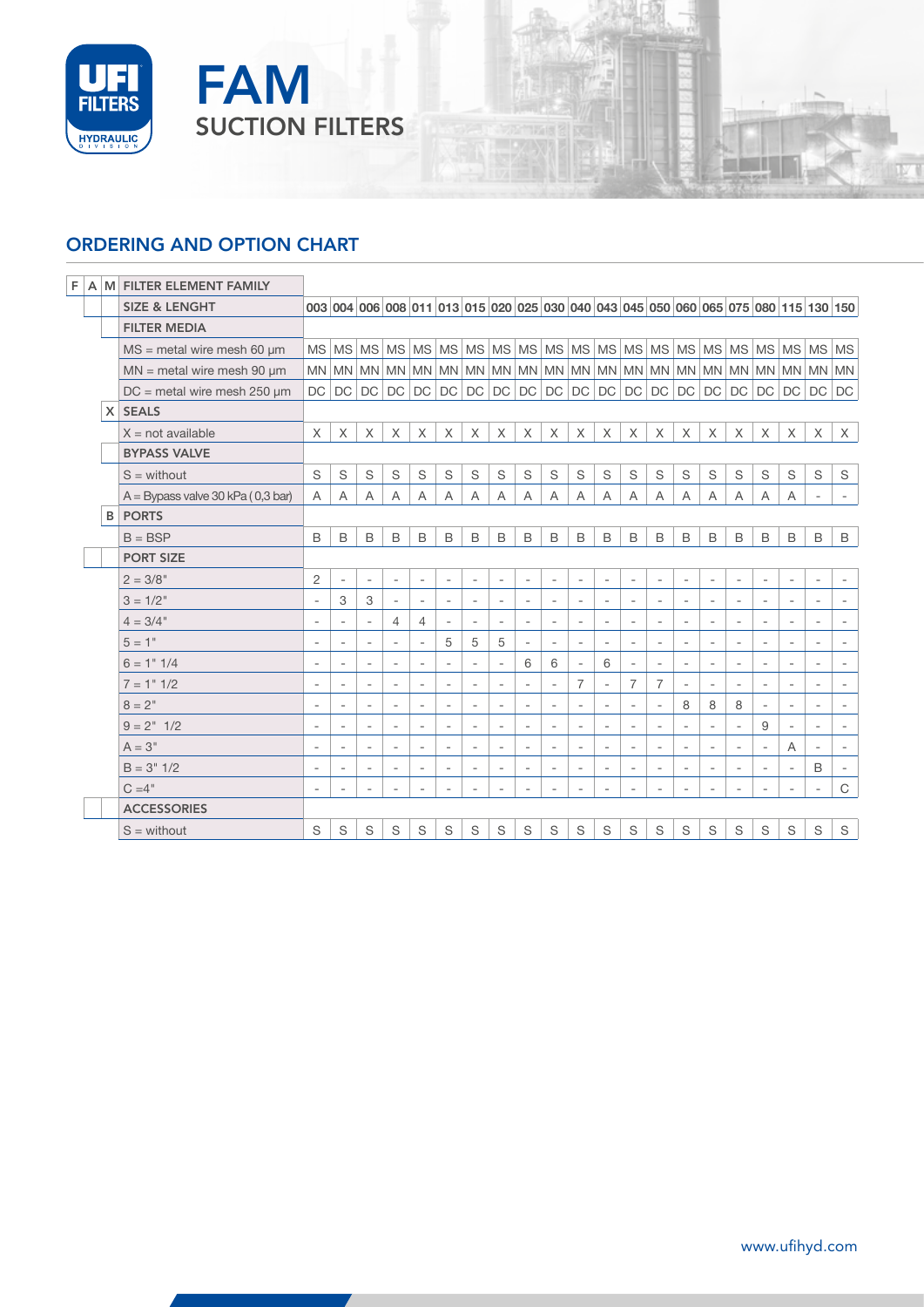



## INSTALLATION DRAWING



### FILTER HOUSING

an er

TH **MAR** 

|               | D <sub>1</sub> | D <sub>2</sub> | Η1  | H <sub>2</sub> | ⌒   |
|---------------|----------------|----------------|-----|----------------|-----|
| <b>FAM003</b> | 3/8"           | 52             | 80  | 10             | 30  |
| <b>FAM004</b> | $1/2$ "        | 52             | 80  | 10             | 30  |
| <b>FAM006</b> | 1/2"           | 71             | 100 | 13             | 42  |
| <b>FAM008</b> | 3/4"           | 71             | 100 | 13             | 42  |
| <b>FAM011</b> | 3/4"           | 71             | 145 | 13             | 42  |
| <b>FAM013</b> | 1"             | 71             | 145 | 13             | 42  |
| <b>FAM015</b> | 1"             | 96             | 100 | 13             | 60  |
| <b>FAM020</b> | 1"             | 96             | 135 | 13             | 60  |
| <b>FAM025</b> | 1" 1/4         | 96             | 100 | 13             | 60  |
| <b>FAM030</b> | 1" 1/4         | 96             | 220 | 13             | 60  |
| <b>FAM040</b> | 1" 1/2         | 96             | 220 | 13             | 60  |
| <b>FAM043</b> | 1" 1/4         | 96             | 135 | 13             | 75  |
| <b>FAM045</b> | 1" 1/2         | 140            | 115 | 13             | 75  |
| <b>FAM050</b> | 1" 1/2         | 140            | 155 | 13             | 75  |
| <b>FAM060</b> | 2"             | 140            | 155 | 13             | 75  |
| <b>FAM065</b> | 2"             | 140            | 215 | 13             | 75  |
| <b>FAM075</b> | 2"             | 140            | 265 | 13             | 75  |
| <b>FAM080</b> | 2"1/2          | 140            | 277 | 25             | 101 |
| <b>FAM115</b> | З"             | 140            | 325 | 25             | 101 |
| <b>FAM130</b> | 3" 1/2         | 180            | 390 | 35             | 140 |
| <b>FAM150</b> | 4"             | 180            | 440 | 35             | 140 |



59 www.ufihyd.com